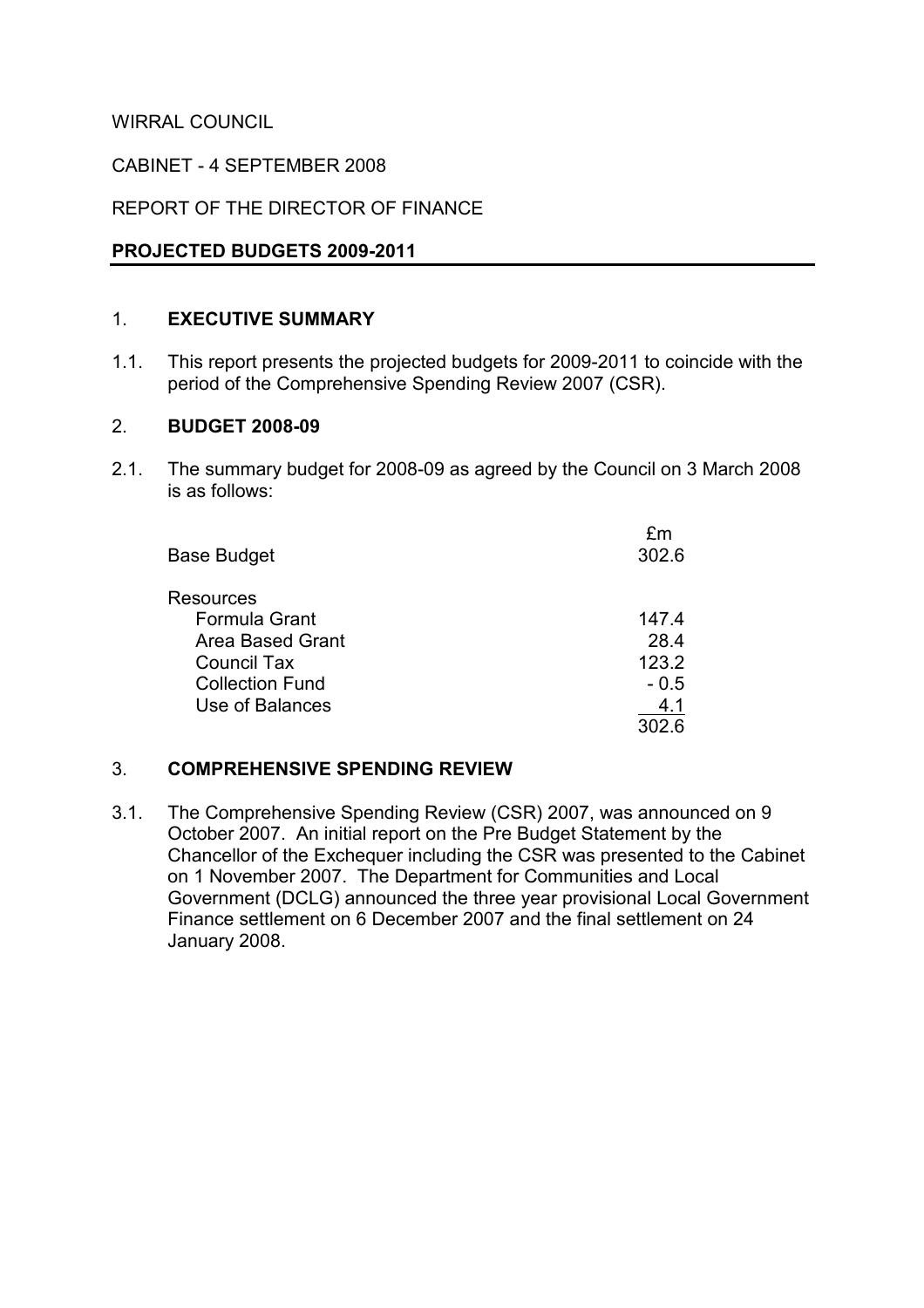# 4. VARIATIONS IDENTIFIED FOR 2009-2011

- 4.1. Inflation –Provision is included for pay and prices at 2% and for income at 3% for 2009-2011.
- 4.2. Capital Financing Cabinet on 12 December 2007 agreed the capital programme for 2008-2011 at an additional financing cost of £3.1m for each year.
- 4.3. Highways Maintenance provision is included for the transfer of highways expenditure of £3.7m to the revenue budget from the capital budget.
- 4.4. Waste Disposal The waste disposal levy is projected to increase by 15.4% per annum.
- 4.5. Pension Fund The Pension Fund has been actuarially revalued as at 31 March 2007. The phased implementation of the revised contribution rates over three years was agreed by the Cabinet on 12 December 2007.
- 4.6. Merseytravel The Merseytravel levy is projected to increase by 4% per annum.
- 4.7. Invest to Save Schemes The Cabinet has agreed a number of invest to save schemes which will reduce expenditure by £0.8m in 2009-10 and by a further £0.4m in 2010-11.
- 4.8. Private Finance Initiative Increase in PFI payments of £0.4m in 2009-10 and a further £1m in 2010-11 as the PFI reserve reduces.
- 4.9. Benefits Subsidy The Department for Work and Pensions has announced that benefits subsidy will be reduced by 3% per annum in real terms, 5% per annum in cash for certain elements of the subsidy, a reduction of £0.7m per annum.
- 4.10 Local Area Agreement The revenue element of the Reward Grant receivable has been calculated at £3m over 2009-2011.
- 4.11. Energy The increased cost of fuel and energy has been estimated at £9m in 2009-10 as reported to Cabinet on 9 July 2008.
- 4.12. Other Unavoidable Growth A number of relatively minor items of unavoidable growth of less than £0.2m will arise. These should total less than £1m.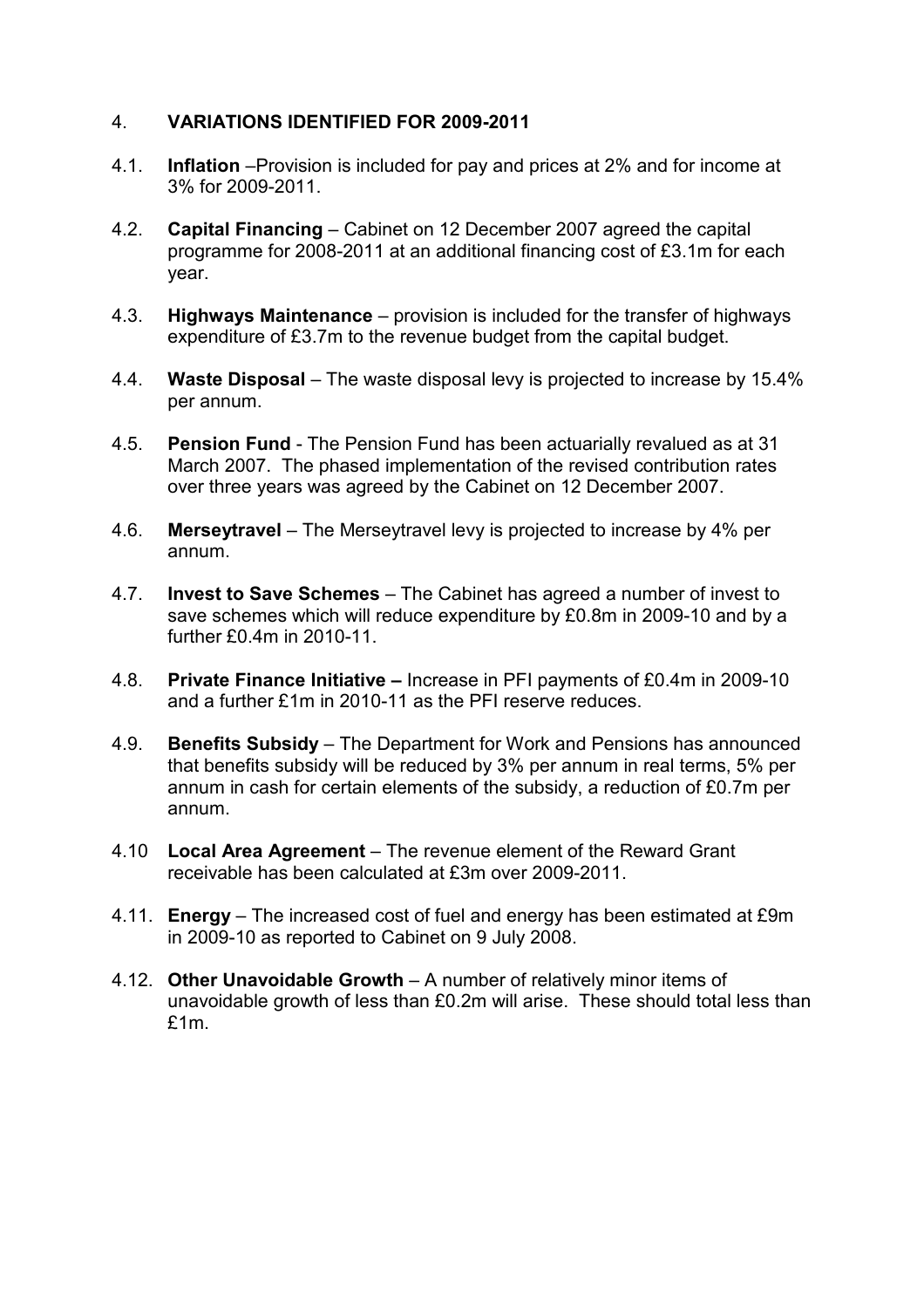# 5. OTHER DEVELOPMENTS

- 5.1. There are a number of other developments which are likely to impact on the financial position of the Authority over the period 2009 to 2011. The impact of these issues will be reported to the Cabinet as and when they are resolved. Some of the potentially most important issues are:-
	- (a) Implementation of Local Housing Allowance from 1 April 2008 which was reported to Cabinet on 12 December 2007.
	- (b) Revised Local Government Pension Scheme introduced from 1 April 2008.
	- (c) Review of the calculation of the Minimum Revenue Provision which was reported to Cabinet on 16 April 2008.
	- (d) Review of the Local Authority Business Growth Incentive Scheme. A consultation paper on a revised scheme to commence in 2009 was reported to the Cabinet on 29 November 2007
	- (e) Review of Planning Delivery Grant which is likely to be retitled Housing and Planning Delivery Grant.
	- (f) Review of Supporting People Grant to be undertaken in 2009 with the grant to be absorbed into the Area Based Grant from 2009-10.
	- (g) A Bill has been introduced to implement supplementary business rates following the White Paper which was reported to Cabinet on 29 November 2007.
	- (h) Review of the Area Cost Adjustment to be implemented in 2009-10.
	- (i) Review of the population statistics to include the effects of recent migration, which was reported to the Cabinet on 16 April 2008.
	- (j) Review of the funding of social care with proposals to be released in 2009.
- 5.2. Many of these developments could impact on the grants receivable for 2009- 2011. The grants announced by the DCLG as part of the three year financial settlement are only indicative.

#### 6. BALANCES

6.1. The balances for 2008-09 have been set at £5m but the Audit Commission has restated its view that balances should be a minimum of 2% of the net revenue budget which for Wirral would be £6m.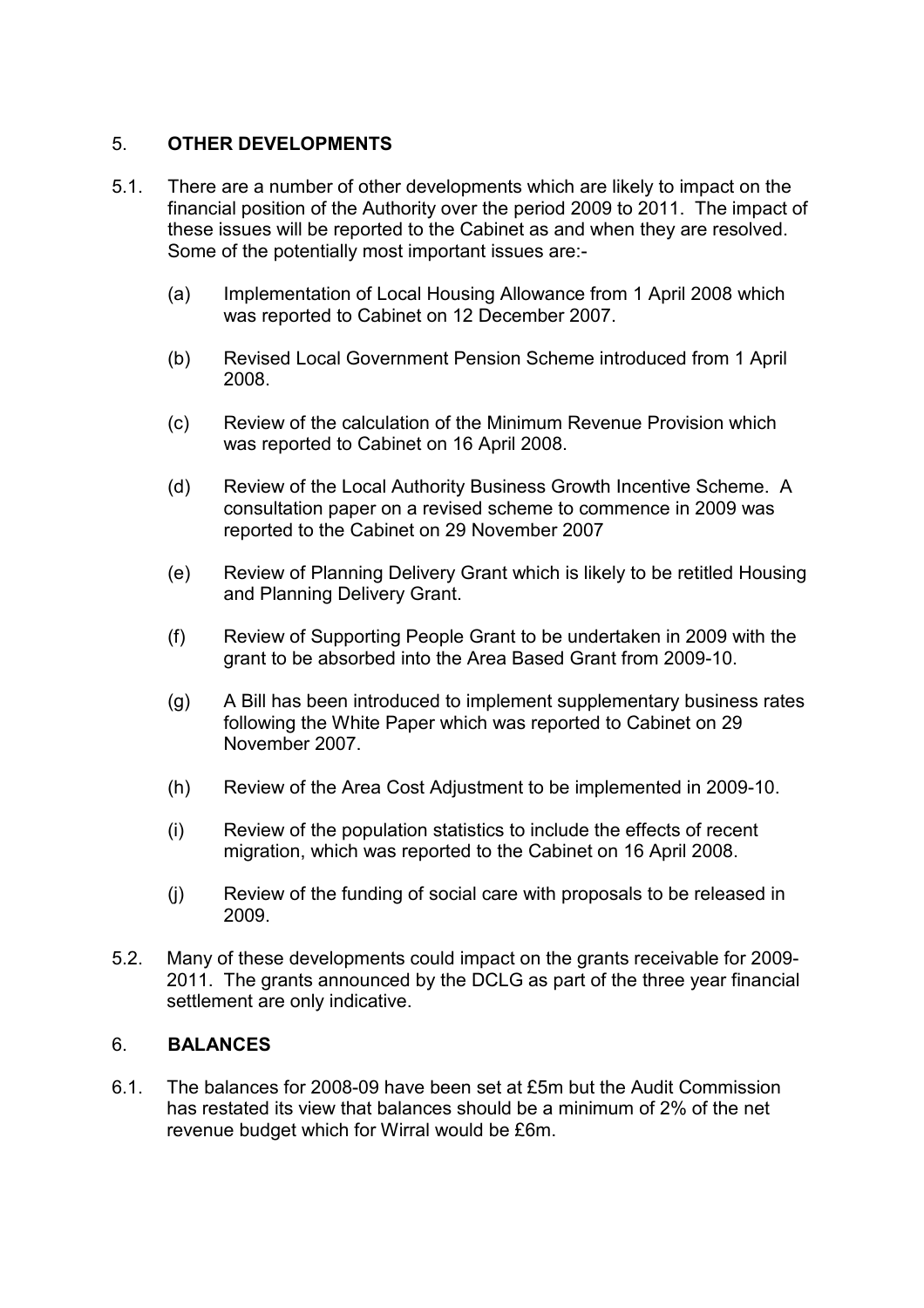- 6.2. The financial out-turn for 2007-08 was reported to Cabinet on 26 June 2008 indicating a net underspending fo £1.6m, and additional late grant notifications totalling £0.6m.
- 6.3. Increased energy and fuel costs for 2008-09 estimated to total £3.5m were reported to Cabinet on 9 July 2008.
- 6.4. The Insurance Fund annual report was presented to Cabinet on 9 July 2008 incorporating a transfer of £3.0m from the Insurance Fund to the General Fund.
- 6.5. The receipt of additional Local Authority Business Growth Incentive grant totalling £1.3m was reported to Cabinet on 23 July 2008.

| Balances as at 1 April 2008 | 5.0    |
|-----------------------------|--------|
| Out-turn 2007-08            | 1.6    |
| <b>Additional Grants</b>    | 0 6    |
| <b>Insurance Fund</b>       | 3.0    |
| <b>Energy and Fuel</b>      | $-3.5$ |
| <b>LABGI</b>                | 1.3    |
|                             |        |

#### 7. EFFICIENCY REQUIREMENTS

- 7.1. The gap between projected expenditure and anticipated resources will need to be bridged by a combination of savings and/or increased Council Tax.
- 7.2. Cabinet on 13 March 2008 agreed the following efficiency targets for 2009-11 but reserved the right to vary these targets during the year.

| <b>Department</b>                | <b>Target</b><br>2009-10 | <b>Target</b><br>2010-11 |
|----------------------------------|--------------------------|--------------------------|
|                                  | £000                     | £000                     |
| <b>Adult Social Services</b>     | 4,620                    | 3,780                    |
| <b>Children and Young People</b> | 2,350                    | 1,920                    |
| <b>Corporate Services</b>        | 710                      | 580                      |
| Finance                          | 740                      | 600                      |
| Regeneration                     | 3,060                    | 2,500                    |
| <b>Technical Services</b>        | 1,620                    | 1,320                    |
|                                  | 13,100                   | 10,700                   |

- 7.3. As can be seen in the Appendix the efficiency requirement for 2009-10 is now significantly in excess of £13.1m.
- 7.4. The efficiencies agreed in preparing the budget for 2008-09 included £0.9m in Adult Social Services which will become effective from 2009-10.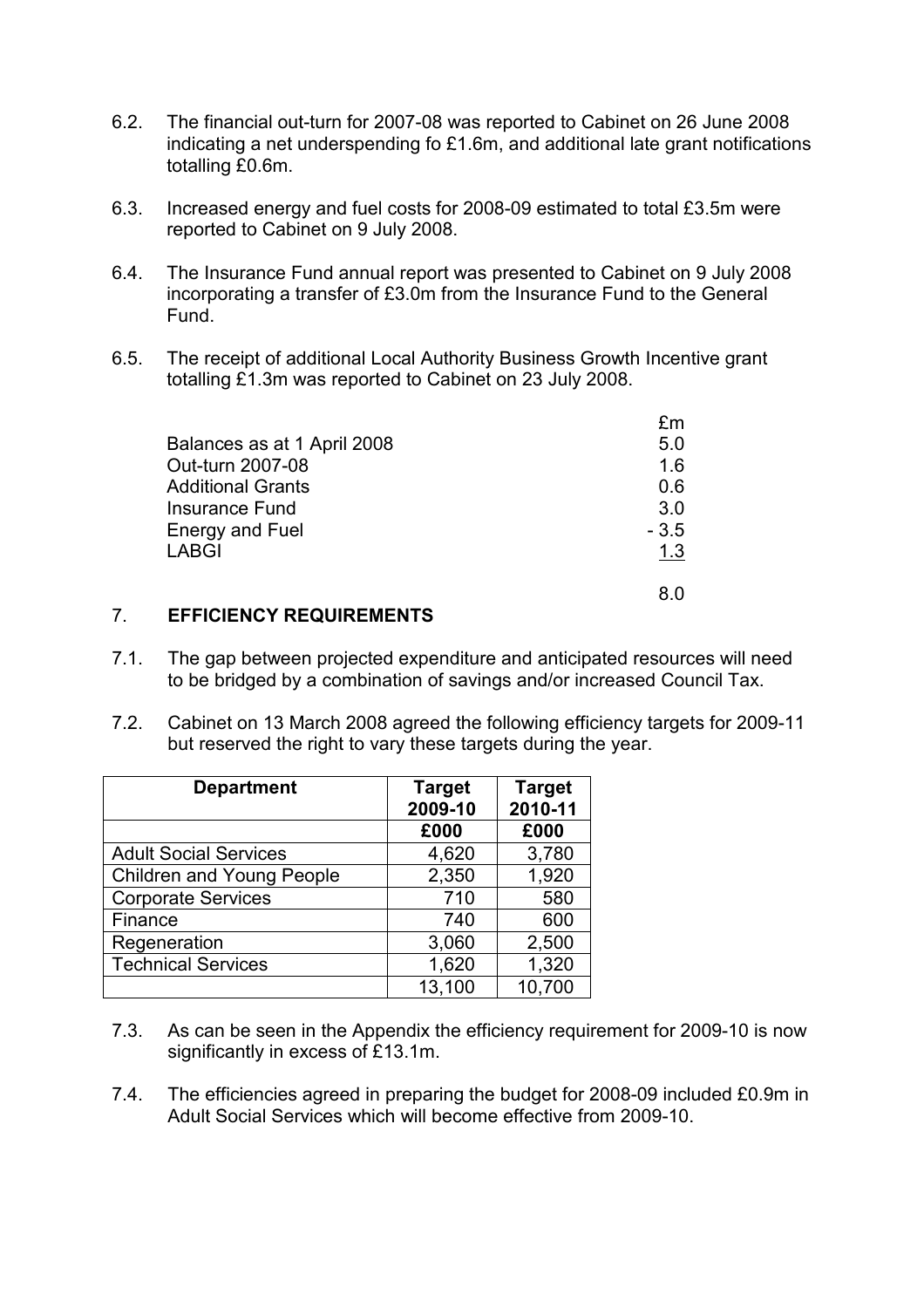- 7.5. Cabinet on 9 July 2008 agreed an invest to save scheme in energy conservation involving capital expenditure of £355,500 to produce annual revenue savings of £89,300. This is the only invest to save scheme which has been proposed during 2008-09.
- 7.6. I am assuming an annual Council Tax increase of 4%.
- 7.7. The CSR states that the Council Tax capping limit will remain at 5%.

# 8. FINANCIAL IMPLICATIONS

8.1. The indicative budgets for 2009 to 2011 are compiled from the base budget for 2008-09 approved by Council on 3 March 2008, the Medium Term Financial Strategy 2009-2012 agreed by the Cabinet on 23 July 2008, and updated for the issues outlined in this report. The indicative budgets are shown in the Appendix.

# 9. STAFFING IMPLICATIONS

9.1. There are none arising from this report.

# 10. FOUAL OPPORTUNITIES IMPLICATIONS

10.1. There are none arising form this report.

# 11. HUMAN RIGHTS IMPLICATIONS

11.1. There are none arising from this report.

# 12. LOCAL AGENDA 21 IMPLICATIONS

12.1. There are none arising from this report.

# 13. COMMUNITY SAFETY IMPLICATIONS

13.1. There are none arising from this report.

# 14. PLANNING IMPLICATIONS

14.1. There are none arising from this report.

# 15. LOCAL MEMBER SUPPORT IMPLICATIONS

15.1. There are none arising from this report.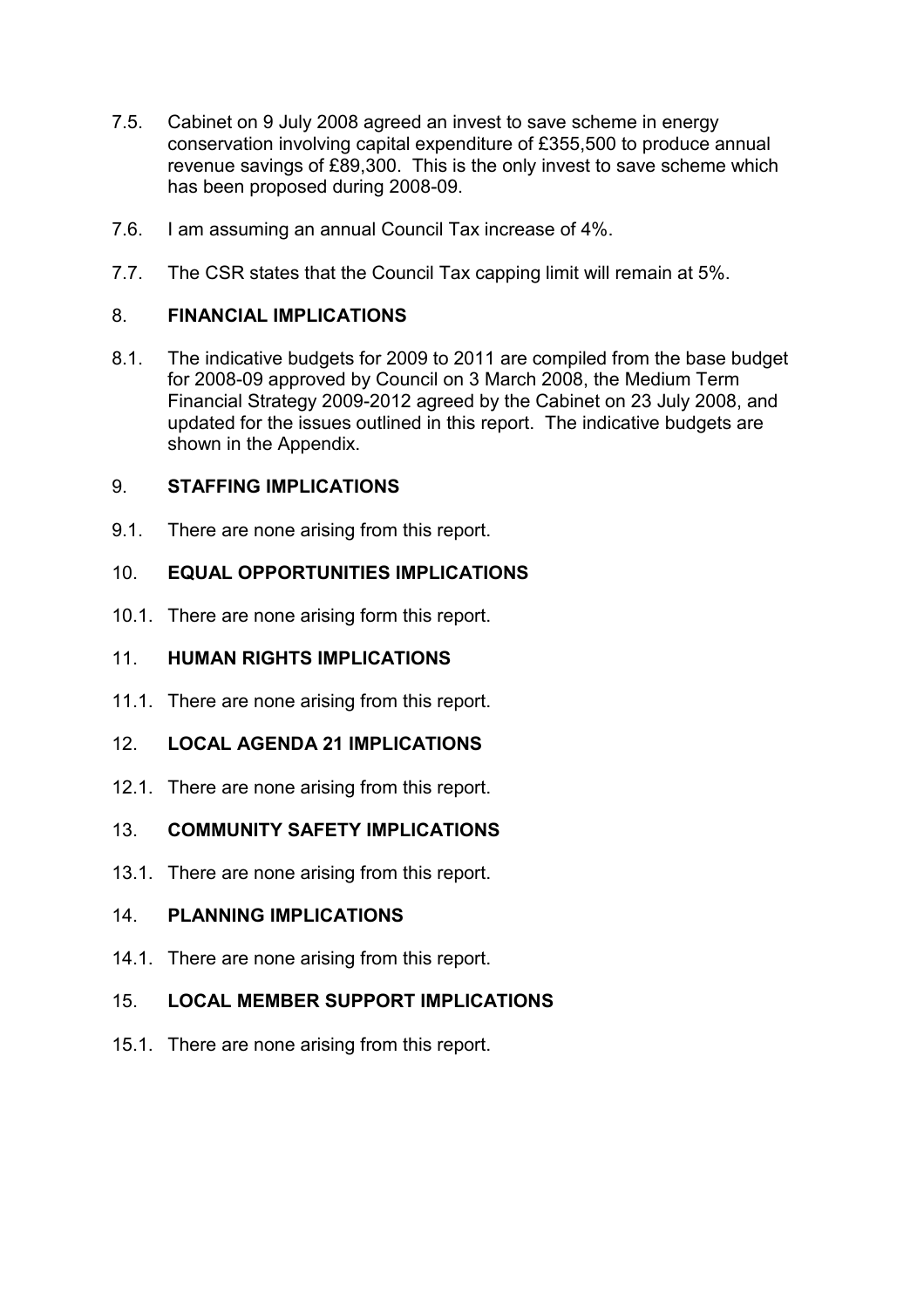# 16. BACKGROUND PAPERS

16.1. Comprehensive Spending Review – Treasury – October 2007 Medium Term Financial Strategy – 2009-2012 – July 2008 Formula Grant Settlement 2008-09 –DCLG – January 2008 Estimates 2008-09 – March 2008

# 17. RECOMMENDATION

17.1. That the projected budgets continue to be reported to the Cabinet in line with the agreed financial and performance management timetable.

> IAN COLEMAN DIRECTOR OF FINANCE

FNCE/176/08